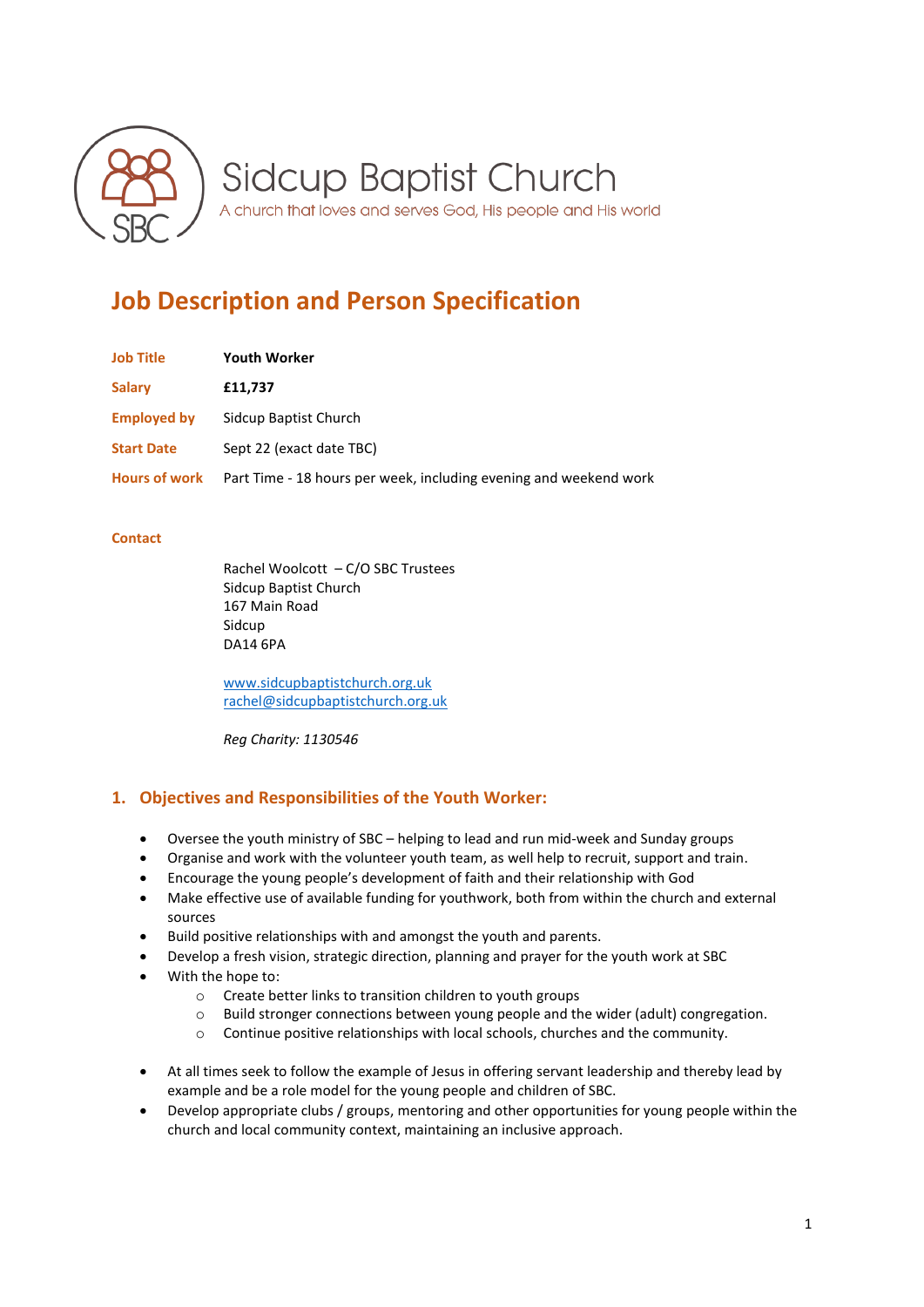#### *Supporting the wider work of SBC*

- Be an active and regular member of the congregation at SBC.
- Work with the wider ministries of the church and specifically to liaise with the Pastor and trustees of the church.
- Willingness and flexibility to help church-wide events to happen and be supported.

# **2. Person Specification**

We seek a strong Christian (genuine occupational requirement), who is passionate about their faith, is at ease with an 'evangelical charismatic church', in agreement with our vision and values and:-

- Can engage effectively with young people, their parents, volunteers and other leaders.
- Has a passion and gifting for helping young people grow as Christians and for evangelism and outreach.
- Has appropriate experience (essential) and qualifications (desirable) in youth work and ministry in the context of a church or other Christian organisation.
- Gives time to prayer and the study of the Scriptures and can demonstrate sound understanding of the Bible and its application to life.
- Has good communication skills, a high degree of personal initiative, strong administrative skills and an ability to think strategically.
- Proficient with basic IT tasks and software e.g. MS Office, social media platforms.
- Able to foster positive, non-judgmental relationships with all young people, that come into contact with the church.
- Will offer sound, Bible-based teaching in a variety of settings.
- Able to work well within a team and under the supervision of the Pastor/Trustees.

## **3. Special Requirements**

- An enhanced disclosure from the Disclosure and Barring Service (DBS) will be required for this role.
- The Youth Worker will be expected to adhere to the guidelines set by SBC's safeguarding policy.
- The Youth Worker will be expected to have an awareness of the current legislation and national standards relating to the responsibilities of those working with young people and children.
- The Youth Worker should be sensitive to, and able to be trusted to respect, the confidential nature of the role.
- Having a driving licence and vehicle is advantageous but not essential.

## **4. Supervision and Support**

- The Youth Worker will be line-managed and supervised by the Pastor, when in position, in the interim this will be the Youth and Families Trustee.
- The Trustees will agree and arrange suitable support and accountability with the Youth Worker once they are in post.
- The successful applicant will be encouraged and supported to engage with personal training and development both directly relevant to youth work and to also take part in other training relevant to being part of the wider church team.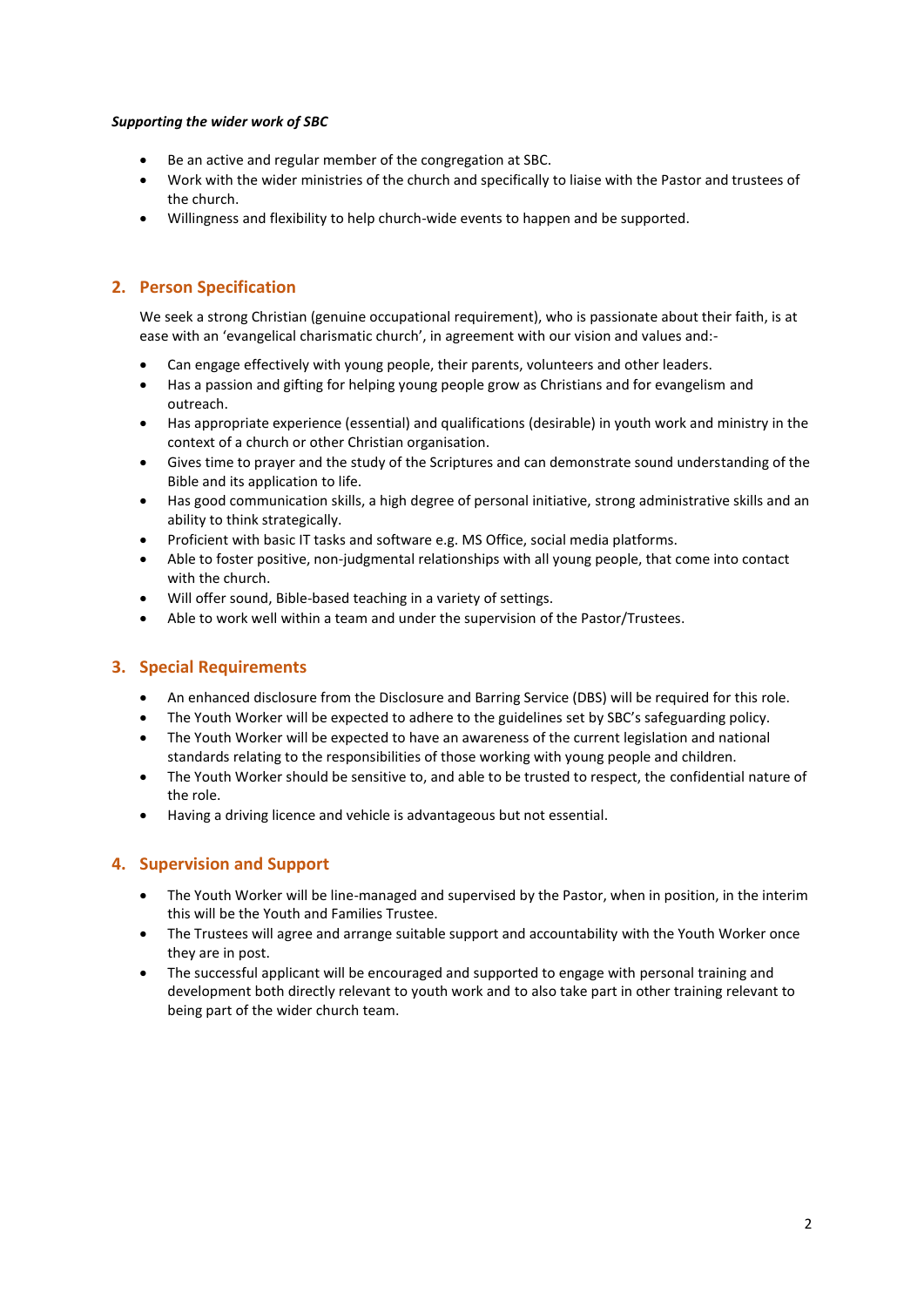# **Terms of Employment**

- The appointment is for one year in the first instance, subject to an initial probationary period of 3 months. Subject to satisfactory performance (to be determined at a full review after 9 months in post and thereafter annually), the contract may be extended for a further 2 years.
- The DBS check must be satisfactorily completed before the appointment commences.
- The appointment may be terminated with at least one month's notice on either side.
- The appointment will be part-time, 18 hours per week, the role will involve weekend and evening work. Days off and working hours can be agreed with the line manager.
- The starting salary will be £11,737 per annum, with scope for progression based on performance and experience developed in the role.
- The salary will normally be paid on  $15<sup>th</sup>$  of each month (or the nearest prior working day).
- Sidcup Baptist Church has a Pension Scheme for the benefit of all employees. You will automatically be enrolled into the Pension Scheme subject to the Scheme Rules which will be provided to you by NEST Pensions Limited or such other financial services company as the church shall nominate. Sidcup Baptist Church under its Stake Holder obligations will pay 3% of your qualifying salary to the scheme each month.
- The Youth Worker will be entitled to 25 days of annual leave (pro rata), plus bank holidays and time in lieu when appropriate.
- The church will reimburse in full all reasonable expenses incurred on business, including conference fees (to be agreed in advance with the line manager).
- The church will pay the Youth Worker the recommended Baptist Union mileage allowance on miles travelled on church business and any other reasonable travelling expenses incurred on behalf of the church.
- The Youth Worker will be entitled to statutory sick pay in the event of illness.